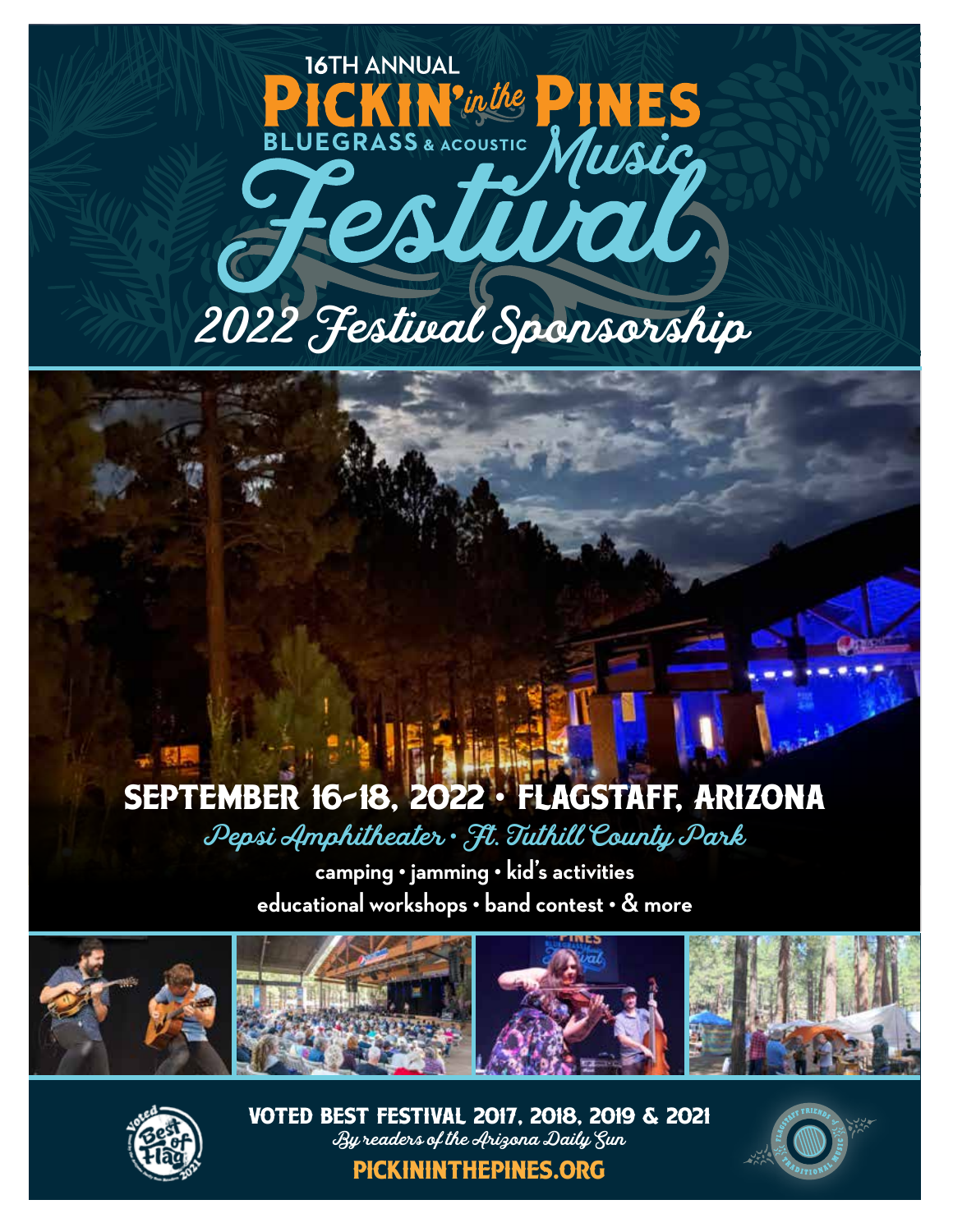## Pickin' in the Pines **BLUEGRASS & ACOUSTIC MUSIC FESTIVAL** 2022 Festival Sponsorship

#### Contact:

Cheryl Mossman *Sponsorship Coordinator* 928.814.2068

Jenny Staskey *Sponsorship Coordinator* 928.814.8569

Teresa Wayne *Festival Co-Director* Teresa@pickininthepines.org 928.221.9270

### What

**Pickin' in the Pines, first held in 2006, is an award-winning bluegrass & acoustic music festival founded by the members of Flagstaff Friends of Traditional Music; a 501(c)3 Nonprofit organization.** The festival honors the interests of the diverse membership of FFOTM featuring the best national, regional and local musicians performing traditional and contemporary bluegrass music complemented by other styles of acoustic music and dance. Although bluegrass music is a primary focus of our festival, we also feature old-time music, Celtic, gypsy jazz and more. The festival features educational workshops, a band contest, children's activities, camping and jamming in a family-friendly setting.

**Voted "Best Festival" in 2017, 2018, 2019 & 2021 by readers of the Arizona Daily Sun and awarded "Outstanding Arts Event" winner by the Flagstaff Arts Council in 2010.**

Who

**In 2022, Pickin' in the Pines will be held over 3 days, September 16 - 18 at Pepsi Amphitheater at Ft. Tuthill in Flagstaff, Arizona and will attract an estimated 3,500** 

**guests.** The festival draws its audience from Flagstaff and Northern Arizona, the greater Southwest including the Phoenix metro area, Tucson, New Mexico, Nevada, Colorado and California, elsewhere in the United States, Canada and Europe. Past festival surveys indicated that 98% of attendees rated the overall event a 4 or 5 on a scale of 1-5 (quality production effort); 68% live more than 30 miles from Flagstaff (visitors that need services), 35% camped, 14% stayed in hotels (generating .24 room nights per respondent); 46% attended the event previously (generating loyal audience). The Pickin' in the Pines attendee has disposable income and is anxious to support the businesses that sponsor our event.

### **September 16-18, 2022, held at Pepsi Amphitheater at Ft. Tuthill County Fairgrounds** When

How

**Want higher visibility for your business? Become a sponsor of Pickin' in the Pines!** 

Your business can become part of the reason why Pickin' in the Pines will continue to grow as an important event with impacts that are culturally and financially healthy for the Flagstaff community. Sponsors may contribute cash and in-kind support (value negotiated), including equipment, supplies, publicity and services. Our festival is run and managed by hard-working volunteers and we cannot produce this festival without the invaluable support of sponsoring businesses and granting organizations. Cash and in-kind (value negotiated) support lower our cost of production. In turn we can better meet our goal of producing a family friendly, affordable festival. Help us build this cultural institution for Flagstaff this year and for years to come.

> Pickin' in the Pines • PO Box 23701 • Flagstaff, Arizona 86002 sponsor@pickininthepines.org • www.pickininthepines.org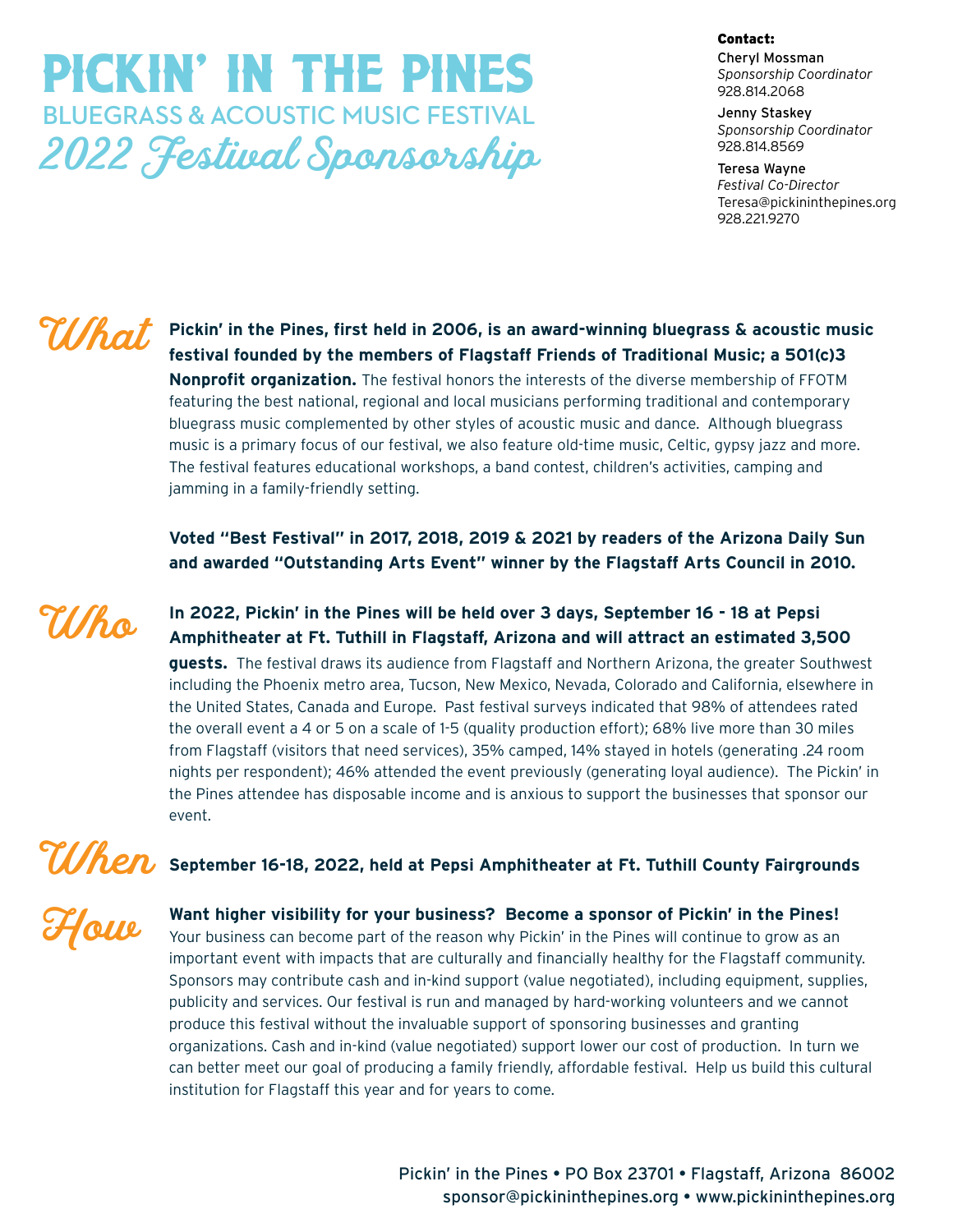## 2022 Sponsorship Packages & Levels

#### Contact:

Cheryl Mossman *Sponsorship Coordinator* 928.814.2068

Jenny Staskey *Sponsorship Coordinator* 928.814.8569

Teresa Wayne

*Festival Co-Director* Teresa@pickininthepines.org 928.221.9270

|                                                                                                                                                       | <u>Pioneer</u>                                                                                                                                       | <b>Lead Singer</b>                                                            | <b>Fiddle</b>                                                  | <b>Mandolin</b>                                                  | Guitar                                                           | Banjo                                  |  |  |  |
|-------------------------------------------------------------------------------------------------------------------------------------------------------|------------------------------------------------------------------------------------------------------------------------------------------------------|-------------------------------------------------------------------------------|----------------------------------------------------------------|------------------------------------------------------------------|------------------------------------------------------------------|----------------------------------------|--|--|--|
|                                                                                                                                                       | \$10,000                                                                                                                                             | \$5,000                                                                       | \$2,500                                                        | \$1,500                                                          | \$500                                                            | \$250                                  |  |  |  |
| Sponsors may donate at whatever level or any amount they feel comfortable.<br>In-kind sponsorship value will be negotiated with your festival contact |                                                                                                                                                      |                                                                               |                                                                |                                                                  |                                                                  |                                        |  |  |  |
| <b>Sponsor Logo &amp;</b><br><b>Name Application</b>                                                                                                  | festival website<br>& social media<br>logo & name listing                                                                                            | festival website<br>& social media<br>logo & name listing                     | festival website<br>& social media<br>logo & name listing      | festival website<br>& social media<br>logo & name listing        | festival website<br>name listing                                 | festival website<br>name listing       |  |  |  |
| <b>Sponsor Display</b><br>Advertising*                                                                                                                | 1 full-page,<br>full-color ad inside<br>festival program<br>cover (limit 2, first<br>come, first served -<br>see Lead Singer if 2<br>positions taken | 1 full-page, full<br>color ad in<br>festival program                          | 1 half-page, full<br>color ad in<br>festival program           | 1 quarter-page,<br>full color ad<br>in festival program          | 1 business-card<br>size, full color<br>ad in festival<br>program | name listing<br>in festival<br>program |  |  |  |
| <b>Sponsor Stage</b><br><b>Identification</b>                                                                                                         | Pioneer sponsor<br>identification<br>throughout the<br>festival                                                                                      | <b>Lead Singer</b><br>sponsor<br>identification<br>throughout the<br>festival | Fiddle sponsor<br>identification<br>throughout the<br>festival | Mandolin sponsor<br>identification<br>throughout the<br>festival |                                                                  |                                        |  |  |  |
| Sponsor Banner**                                                                                                                                      | 2 site banners                                                                                                                                       | 2 site banners                                                                | 2 site banners                                                 | 1 site banner                                                    | 1 site banner                                                    |                                        |  |  |  |
| <b>Festival Weekend</b><br><b>Passes</b>                                                                                                              | 8                                                                                                                                                    | 6                                                                             | $\overline{4}$                                                 | $\overline{4}$                                                   | $\overline{2}$                                                   | $\mathbf{1}$                           |  |  |  |
| <b>Festival Shirt</b><br><b>Vouchers</b>                                                                                                              | 6                                                                                                                                                    | $\overline{4}$                                                                | $\overline{2}$                                                 | $\overline{2}$                                                   | $\mathbf{1}$                                                     |                                        |  |  |  |
| <b>VIP Parking</b>                                                                                                                                    | 2 VIP vehicle<br>passes                                                                                                                              | 1 VIP vehicle pass                                                            | 1 VIP vehicle pass                                             |                                                                  |                                                                  |                                        |  |  |  |
| <b>Festival Poster</b>                                                                                                                                | 2, un-mounted<br>with performer<br>autographs                                                                                                        | 1, un-mounted<br>with performer<br>autographs                                 | 1, un-mounted<br>with performer<br>autographs                  | 1, un-mounted<br>with performer<br>autographs                    |                                                                  |                                        |  |  |  |

*\*All advertising artwork submissions must be high-resolution, print-quality PDF document with all artwork converted to print ready color – CMYK.*

*\*Sponsors will be able to display a 32" x 60" horizontal vinyl banner - supplied by the sponsor - on the festival site (location to be determined by festival production staff). All banners must be grommetted at the four corners and center of long sides for ease of mounting. We will be happy to suggest a banner production resource if needed.*

In-kind donations will be negotiated at a percentage of cash value and will be negotiated and determined on an individual basis.

Sponsors may donate any amount.

#### Pickin' in the Pines • PO Box 23701 • Flagstaff, Arizona 86002 sponsor@pickininthepines.org • www.pickininthepines.org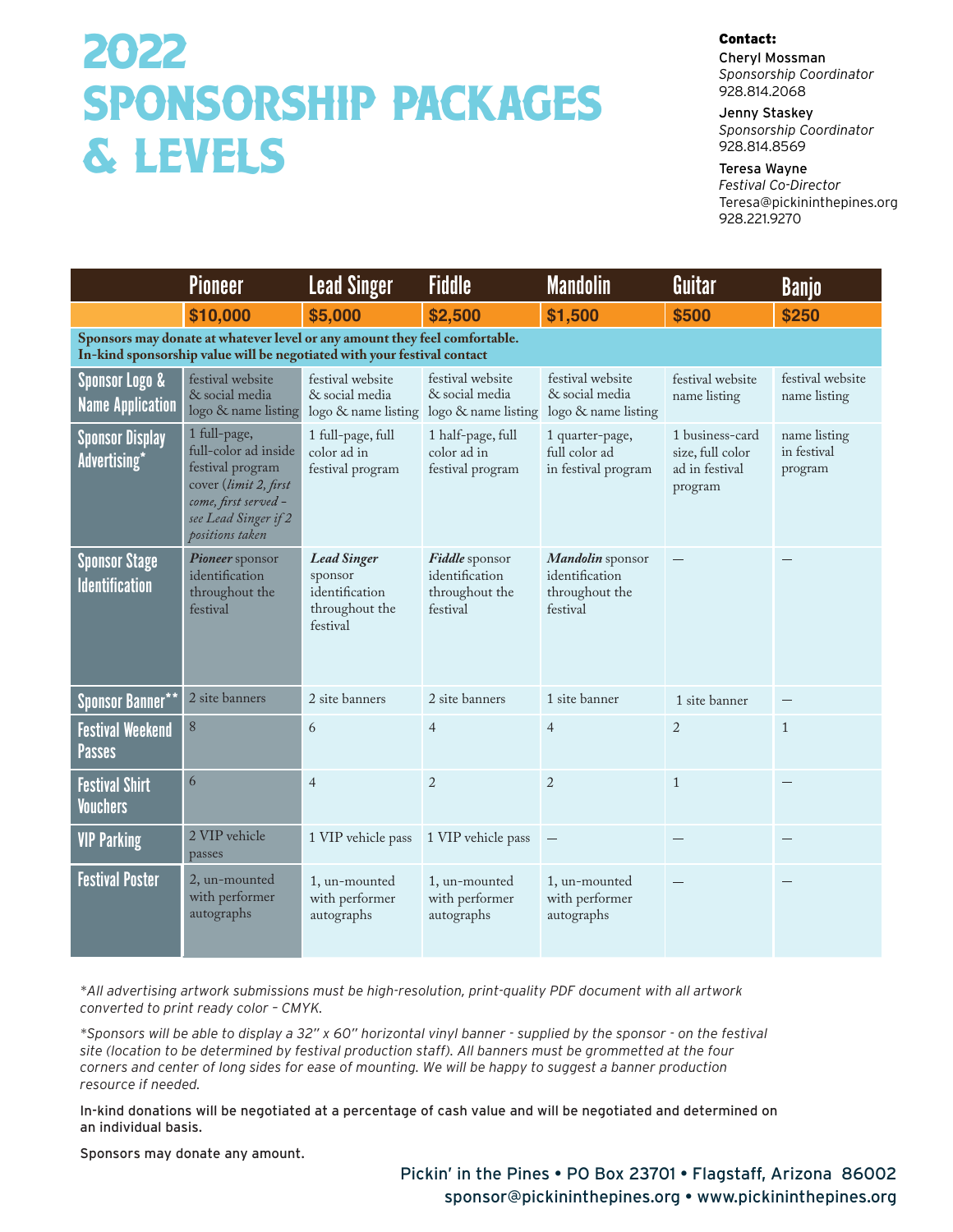

Contact:

Cheryl Mossman *Sponsorship Coordinator* 928.814.2068

Jenny Staskey *Sponsorship Coordinator* 928.814.8569

Teresa Wayne *Festival Co-Director* Teresa@pickininthepines.org 928.221.9270

## 2022 Sponsorship Agreement

|                                                                          |        |       | Company/Organization example and the company organization                                                                                                                                                                            |  |  |
|--------------------------------------------------------------------------|--------|-------|--------------------------------------------------------------------------------------------------------------------------------------------------------------------------------------------------------------------------------------|--|--|
|                                                                          |        |       | Address and the contract of the contract of the contract of the contract of the contract of the contract of the contract of the contract of the contract of the contract of the contract of the contract of the contract of th       |  |  |
|                                                                          |        |       | Zip Code ___________________                                                                                                                                                                                                         |  |  |
|                                                                          |        |       | Primary Contact* The Contact Contract Contract Contract Contract Contract Contract Contract Contract Contract Contract Contract Contract Contract Contract Contract Contract Contract Contract Contract Contract Contract Cont       |  |  |
|                                                                          |        |       | Business Phone <b>Contract Contract Contract Contract Contract Contract Contract Contract Contract Contract Contract Contract Contract Contract Contract Contract Contract Contract Contract Contract Contract Contract Contract</b> |  |  |
|                                                                          |        |       |                                                                                                                                                                                                                                      |  |  |
|                                                                          |        |       |                                                                                                                                                                                                                                      |  |  |
| Sponsorship Level $\Box$ Pioneer $\Box$ Lead Singer $\Box$ Fiddle $\Box$ |        |       | Mandolin                                                                                                                                                                                                                             |  |  |
|                                                                          | Guitar | Banjo |                                                                                                                                                                                                                                      |  |  |
| <b>Cash Portion</b>                                                      |        |       |                                                                                                                                                                                                                                      |  |  |
| In-Kind Portion Value                                                    |        |       | category can be combined cash and in-kind goods or<br>\$                                                                                                                                                                             |  |  |
|                                                                          |        |       |                                                                                                                                                                                                                                      |  |  |
|                                                                          |        |       | ,我们也不会有什么?""我们的人,我们也不会有什么?""我们的人,我们也不会有什么?""我们的人,我们也不会有什么?""我们的人,我们也不会有什么?""我们的人                                                                                                                                                     |  |  |
|                                                                          |        |       |                                                                                                                                                                                                                                      |  |  |
|                                                                          |        |       | ,我们也不会有什么?""我们的人,我们也不会有什么?""我们的人,我们也不会有什么?""我们的人,我们也不会有什么?""我们的人,我们也不会有什么?""我们的人                                                                                                                                                     |  |  |
|                                                                          |        |       | ,我们也不会有什么?""我们的人,我们也不会有什么?""我们的人,我们也不会有什么?""我们的人,我们也不会有什么?""我们的人,我们也不会有什么?""我们的人                                                                                                                                                     |  |  |
|                                                                          |        |       |                                                                                                                                                                                                                                      |  |  |

Pickin' in the Pines, a program of Flagstaff Friends of Traditional Music, and the above-named sponsor agree to all terms of this sponsorship agreement including cash and in-kind valuations and related goods and services descriptions listed above as well as sponsor benefits described in Sponsorship Packages. Any custom or modified agreements are described above.

| Pickin' in the Pines Representative | Date |
|-------------------------------------|------|
| Sponsor Primary Contact             | Date |

Pickin' in the Pines • PO Box 23701 • Flagstaff, Arizona 86002 sponsor@pickininthepines.org • www.pickininthepines.org